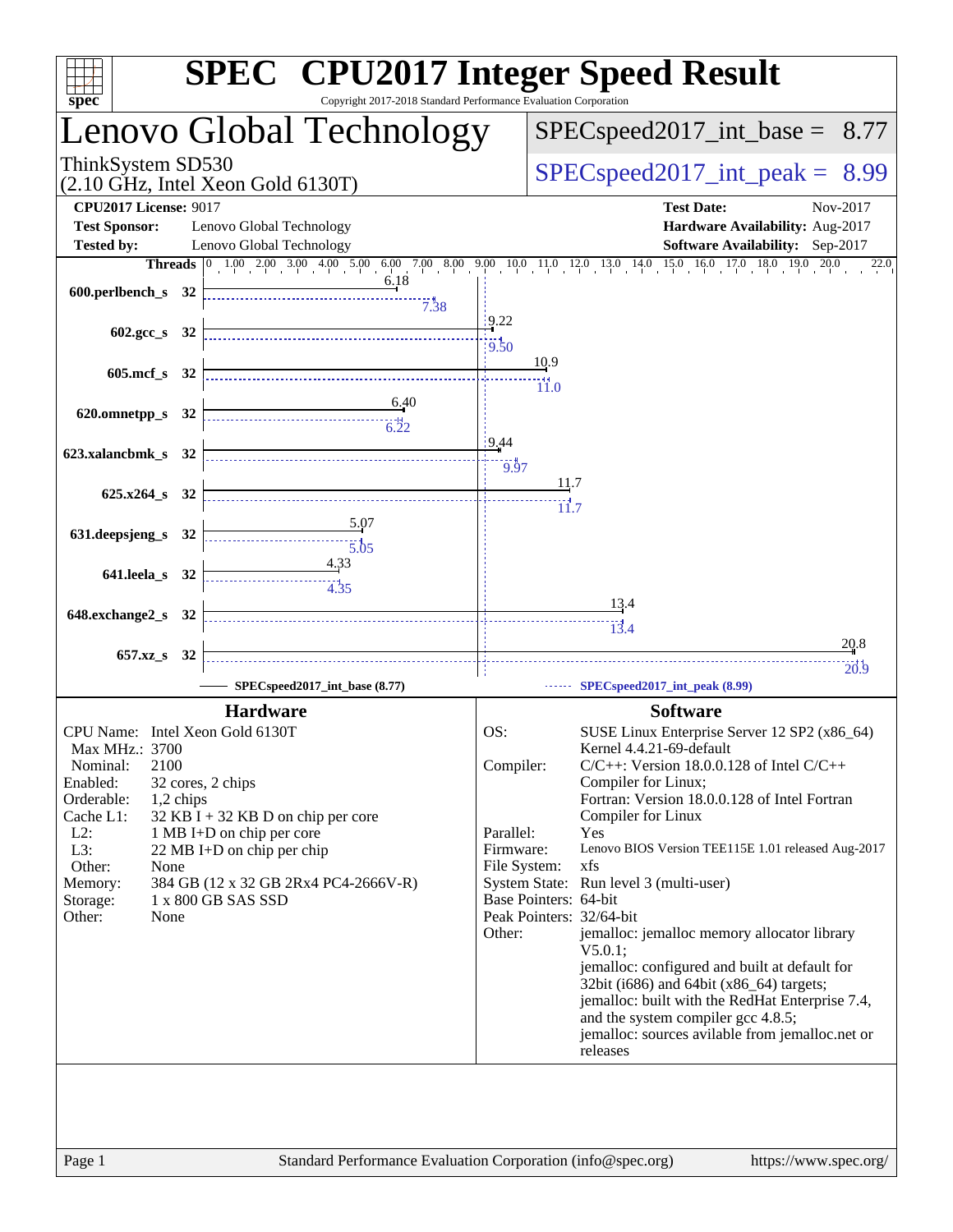

# Lenovo Global Technology

 $SPECspeed2017\_int\_base = 8.77$ 

(2.10 GHz, Intel Xeon Gold 6130T)

ThinkSystem SD530  $SPEC speed2017$  int peak = 8.99

**[Test Sponsor:](http://www.spec.org/auto/cpu2017/Docs/result-fields.html#TestSponsor)** Lenovo Global Technology **[Hardware Availability:](http://www.spec.org/auto/cpu2017/Docs/result-fields.html#HardwareAvailability)** Aug-2017

**[CPU2017 License:](http://www.spec.org/auto/cpu2017/Docs/result-fields.html#CPU2017License)** 9017 **[Test Date:](http://www.spec.org/auto/cpu2017/Docs/result-fields.html#TestDate)** Nov-2017 **[Tested by:](http://www.spec.org/auto/cpu2017/Docs/result-fields.html#Testedby)** Lenovo Global Technology **[Software Availability:](http://www.spec.org/auto/cpu2017/Docs/result-fields.html#SoftwareAvailability)** Sep-2017

## **[Results Table](http://www.spec.org/auto/cpu2017/Docs/result-fields.html#ResultsTable)**

|                                     | <b>Base</b>    |                |       |                |       | <b>Peak</b>    |       |                |                |              |                |              |                |              |
|-------------------------------------|----------------|----------------|-------|----------------|-------|----------------|-------|----------------|----------------|--------------|----------------|--------------|----------------|--------------|
| <b>Benchmark</b>                    | <b>Threads</b> | <b>Seconds</b> | Ratio | <b>Seconds</b> | Ratio | <b>Seconds</b> | Ratio | <b>Threads</b> | <b>Seconds</b> | <b>Ratio</b> | <b>Seconds</b> | <b>Ratio</b> | <b>Seconds</b> | <b>Ratio</b> |
| $600.$ perlbench $_s$               | 32             | 288            | 6.16  | 287            | 6.18  | 287            | 6.19  | 32             | 240            | 7.38         | 242            | 7.33         | 241            | 7.38         |
| $602 \text{.} \text{gcc}\text{.}$ s | 32             | 430            | 9.25  | 432            | 9.21  | 432            | 9.22  | 32             | 419            | 9.50         | <u>419</u>     | 9.50         | 420            | 9.48         |
| $605$ .mcf s                        | 32             | 432            | 10.9  | 431            | 11.0  | 432            | 10.9  | 32             | 428            | <b>11.0</b>  | 434            | 10.9         | 428            | 11.0         |
| 620.omnetpp_s                       | 32             | 254            | 6.42  | 255            | 6.40  | 256            | 6.38  | 32             | 258            | 6.33         | 263            | 6.21         | 262            | 6.22         |
| 623.xalancbmk s                     | 32             | 150            | 9.44  | 149            | 9.48  | 151            | 9.40  | 32             | 142            | 9.97         | 142            | 10.0         | 142            | 9.96         |
| $625.x264$ s                        | 32             | 151            | 11.7  | 151            | 11.7  | 151            | 11.7  | 32             | 151            | 11.7         | 151            | 1.7          | 151            | 1.7          |
| 631.deepsjeng_s                     | 32             | 283            | 5.07  | 283            | 5.07  | 283            | 5.06  | 32             | 284            | 5.05         | 284            | 5.04         | 284            | 5.05         |
| 641.leela_s                         | 32             | 394            | 4.33  | 394            | 4.33  | 394            | 4.33  | 32             | 392            | 4.35         | 392            | 4.35         | 392            | 4.35         |
| 648.exchange2_s                     | 32             | 220            | 13.4  | 220            | 13.4  | 220            | 13.4  | 32             | 220            | 13.4         | 220            | 13.4         | 220            | 13.4         |
| $657.xz$ s                          | 32             | 298            | 20.8  | 299            | 20.7  | 297            | 20.8  | 32             | 296            | 20.9         | 296            | 20.9         | 294            | 21.1         |
| $SPEC speed2017$ int base =<br>8.77 |                |                |       |                |       |                |       |                |                |              |                |              |                |              |

**[SPECspeed2017\\_int\\_peak =](http://www.spec.org/auto/cpu2017/Docs/result-fields.html#SPECspeed2017intpeak) 8.99**

Results appear in the [order in which they were run.](http://www.spec.org/auto/cpu2017/Docs/result-fields.html#RunOrder) Bold underlined text [indicates a median measurement](http://www.spec.org/auto/cpu2017/Docs/result-fields.html#Median).

## **[Operating System Notes](http://www.spec.org/auto/cpu2017/Docs/result-fields.html#OperatingSystemNotes)**

Stack size set to unlimited using "ulimit -s unlimited"

## **[General Notes](http://www.spec.org/auto/cpu2017/Docs/result-fields.html#GeneralNotes)**

Environment variables set by runcpu before the start of the run: KMP\_AFFINITY = "granularity=fine,scatter" LD\_LIBRARY\_PATH = "/home/cpu2017.1.0.2.ic18.0/lib/ia32:/home/cpu2017.1.0.2.ic18.0/lib/intel64" LD\_LIBRARY\_PATH = "\$LD\_LIBRARY\_PATH:/home/cpu2017.1.0.2.ic18.0/je5.0.1-32:/home/cpu2017.1.0.2.ic18.0/je5.0.1-64"

 Binaries compiled on a system with 1x Intel Core i7-4790 CPU + 32GB RAM memory using Redhat Enterprise Linux 7.4 Transparent Huge Pages enabled by default Prior to runcpu invocation Filesystem page cache synced and cleared with: sync; echo 3> /proc/sys/vm/drop\_caches

## **[Platform Notes](http://www.spec.org/auto/cpu2017/Docs/result-fields.html#PlatformNotes)**

BIOS configuration: Choose Operating Mode set to Maximum Performance Hyper-Threading set to Disable DCU Streamer Prefetcher set to Disable MONITORMWAIT set to Enable Trusted Execution Technology set to Enable XPT Prefetcher set to Enable DCA set to Enable Stale AtoS set to Enable

**(Continued on next page)**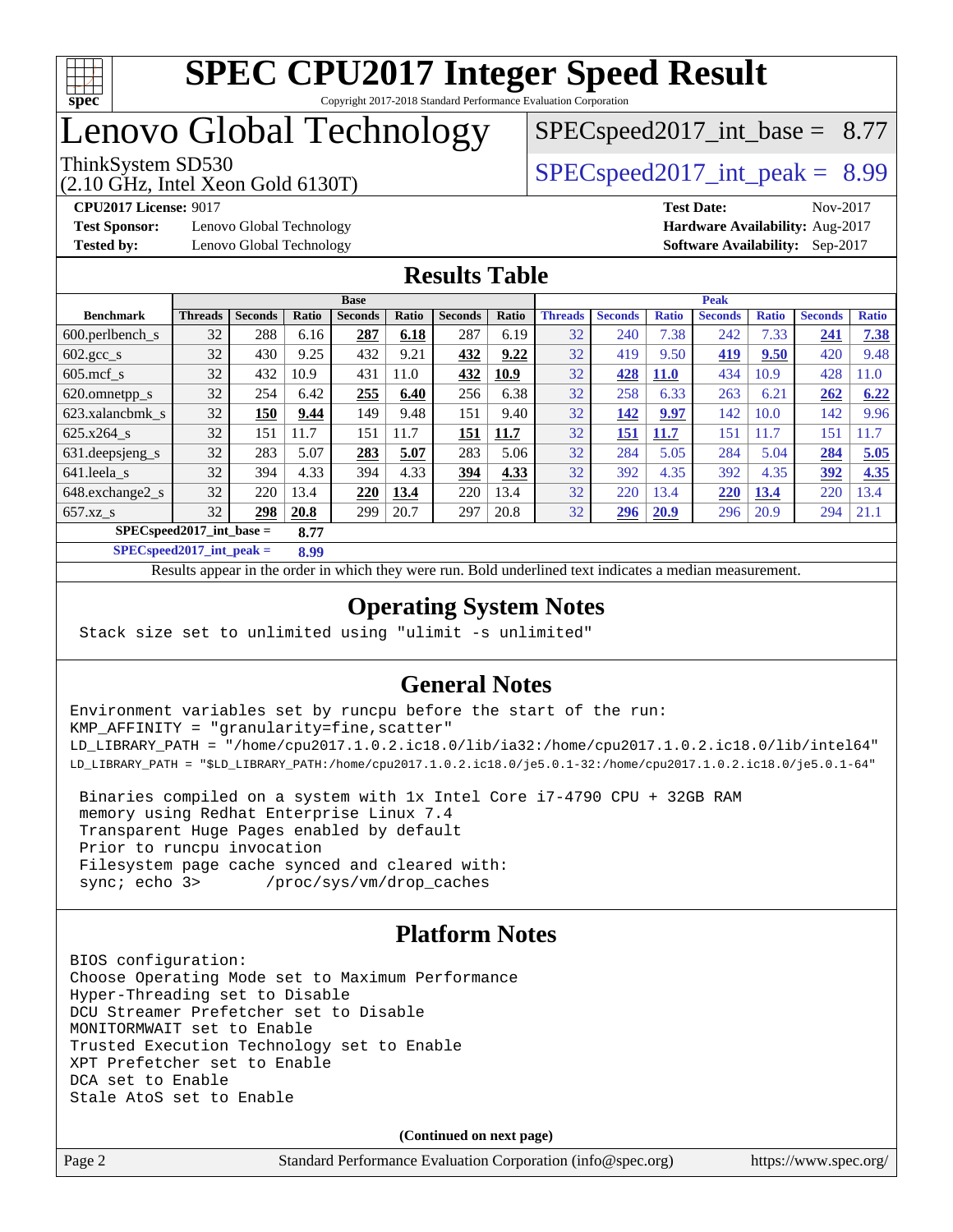

# Lenovo Global Technology

 $SPEC speed2017\_int\_base = 8.77$ 

(2.10 GHz, Intel Xeon Gold 6130T)

ThinkSystem SD530  $SPEC speed2017$  int peak = 8.99

**[Test Sponsor:](http://www.spec.org/auto/cpu2017/Docs/result-fields.html#TestSponsor)** Lenovo Global Technology **[Hardware Availability:](http://www.spec.org/auto/cpu2017/Docs/result-fields.html#HardwareAvailability)** Aug-2017 **[Tested by:](http://www.spec.org/auto/cpu2017/Docs/result-fields.html#Testedby)** Lenovo Global Technology **[Software Availability:](http://www.spec.org/auto/cpu2017/Docs/result-fields.html#SoftwareAvailability)** Sep-2017

**[CPU2017 License:](http://www.spec.org/auto/cpu2017/Docs/result-fields.html#CPU2017License)** 9017 **[Test Date:](http://www.spec.org/auto/cpu2017/Docs/result-fields.html#TestDate)** Nov-2017

### **[Platform Notes \(Continued\)](http://www.spec.org/auto/cpu2017/Docs/result-fields.html#PlatformNotes)**

Page 3 Standard Performance Evaluation Corporation [\(info@spec.org\)](mailto:info@spec.org) <https://www.spec.org/> Sysinfo program /home/cpu2017.1.0.2.ic18.0/bin/sysinfo Rev: r5797 of 2017-06-14 96c45e4568ad54c135fd618bcc091c0f running on stark-02-04 Thu Nov 2 18:07:57 2017 SUT (System Under Test) info as seen by some common utilities. For more information on this section, see <https://www.spec.org/cpu2017/Docs/config.html#sysinfo> From /proc/cpuinfo model name : Intel(R) Xeon(R) Gold 6130T CPU @ 2.10GHz 2 "physical id"s (chips) 32 "processors" cores, siblings (Caution: counting these is hw and system dependent. The following excerpts from /proc/cpuinfo might not be reliable. Use with caution.) cpu cores : 16 siblings : 16 physical 0: cores 0 1 2 3 4 5 6 7 8 9 10 11 12 13 14 15 physical 1: cores 0 1 2 3 4 5 6 7 8 9 10 11 12 13 14 15 From lscpu: Architecture: x86\_64 CPU op-mode(s): 32-bit, 64-bit Byte Order: Little Endian  $CPU(s):$  32 On-line CPU(s) list: 0-31 Thread(s) per core: 1 Core(s) per socket: 16 Socket(s): 2 NUMA node(s): 2 Vendor ID: GenuineIntel CPU family: 6 Model: 85 Model name:  $Intel(R)$  Xeon(R) Gold 6130T CPU @ 2.10GHz Stepping: 4 CPU MHz: 2095.082 BogoMIPS: 4190.16 Virtualization: VT-x L1d cache: 32K L1i cache: 32K L2 cache: 1024K L3 cache: 22528K NUMA node0 CPU(s): 0-15 NUMA node1 CPU(s): 16-31 Flags: fpu vme de pse tsc msr pae mce cx8 apic sep mtrr pge mca cmov pat pse36 clflush dts acpi mmx fxsr sse sse2 ss ht tm pbe syscall nx pdpe1gb rdtscp lm constant\_tsc art arch\_perfmon pebs bts rep\_good nopl xtopology nonstop\_tsc aperfmperf eagerfpu pni pclmulqdq dtes64 monitor ds\_cpl vmx smx est tm2 ssse3 sdbg **(Continued on next page)**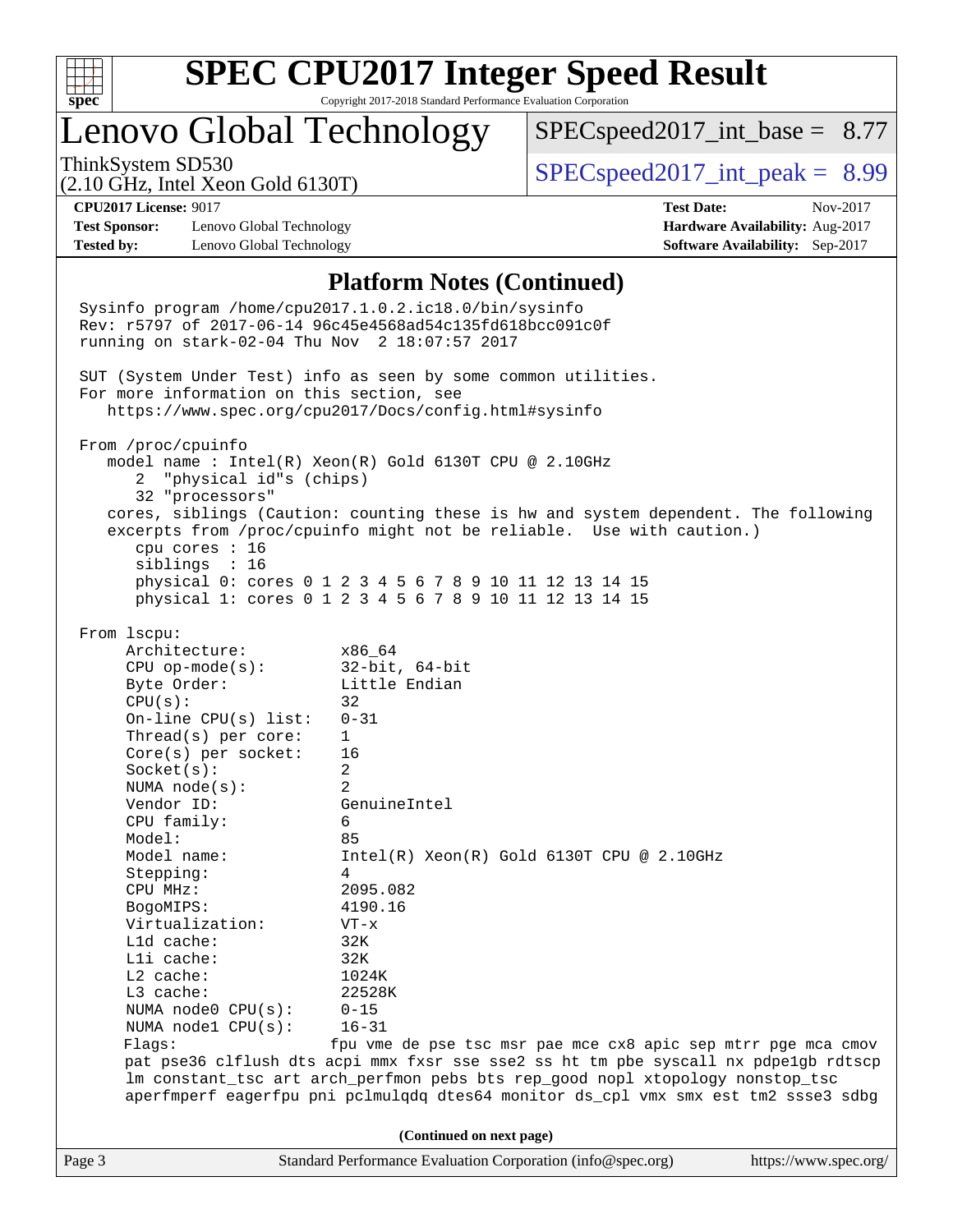

# Lenovo Global Technology

ThinkSystem SD530  $SPEC speed2017$  int peak = 8.99

 $SPEC speed2017\_int\_base = 8.77$ 

#### (2.10 GHz, Intel Xeon Gold 6130T)

**[CPU2017 License:](http://www.spec.org/auto/cpu2017/Docs/result-fields.html#CPU2017License)** 9017 **[Test Date:](http://www.spec.org/auto/cpu2017/Docs/result-fields.html#TestDate)** Nov-2017

**[Test Sponsor:](http://www.spec.org/auto/cpu2017/Docs/result-fields.html#TestSponsor)** Lenovo Global Technology **[Hardware Availability:](http://www.spec.org/auto/cpu2017/Docs/result-fields.html#HardwareAvailability)** Aug-2017 **[Tested by:](http://www.spec.org/auto/cpu2017/Docs/result-fields.html#Testedby)** Lenovo Global Technology **[Software Availability:](http://www.spec.org/auto/cpu2017/Docs/result-fields.html#SoftwareAvailability)** Sep-2017

## **[Platform Notes \(Continued\)](http://www.spec.org/auto/cpu2017/Docs/result-fields.html#PlatformNotes)**

 fma cx16 xtpr pdcm pcid dca sse4\_1 sse4\_2 x2apic movbe popcnt tsc\_deadline\_timer aes xsave avx f16c rdrand lahf\_lm abm 3dnowprefetch ida arat epb pln pts dtherm intel\_pt tpr\_shadow vnmi flexpriority ept vpid fsgsbase tsc\_adjust bmi1 hle avx2 smep bmi2 erms invpcid rtm cqm mpx avx512f avx512dq rdseed adx smap clflushopt clwb avx512cd avx512bw avx512vl xsaveopt xsavec xgetbv1 cqm\_llc cqm\_occup\_llc

 /proc/cpuinfo cache data cache size : 22528 KB

 From numactl --hardware WARNING: a numactl 'node' might or might not correspond to a physical chip. available: 2 nodes (0-1)

 node 0 cpus: 0 1 2 3 4 5 6 7 8 9 10 11 12 13 14 15 node 0 size: 193110 MB node 0 free: 192464 MB node 1 cpus: 16 17 18 19 20 21 22 23 24 25 26 27 28 29 30 31

 node 1 size: 193504 MB node 1 free: 192665 MB node distances:

 node 0 1 0: 10 21

1: 21 10

 From /proc/meminfo MemTotal: 395893528 kB HugePages\_Total: 0

 Hugepagesize: 2048 kB From /etc/\*release\* /etc/\*version\*

 SuSE-release: SUSE Linux Enterprise Server 12 (x86\_64)

VERSION = 12

PATCHLEVEL = 2

 # This file is deprecated and will be removed in a future service pack or release. # Please check /etc/os-release for details about this release. os-release:

 NAME="SLES" VERSION="12-SP2"

VERSION\_ID="12.2"

 PRETTY\_NAME="SUSE Linux Enterprise Server 12 SP2" ID="sles"

 ANSI\_COLOR="0;32" CPE\_NAME="cpe:/o:suse:sles:12:sp2"

 uname -a: Linux stark-02-04 4.4.21-69-default #1 SMP Tue Oct 25 10:58:20 UTC 2016 (9464f67) x86\_64 x86\_64 x86\_64 GNU/Linux

**(Continued on next page)**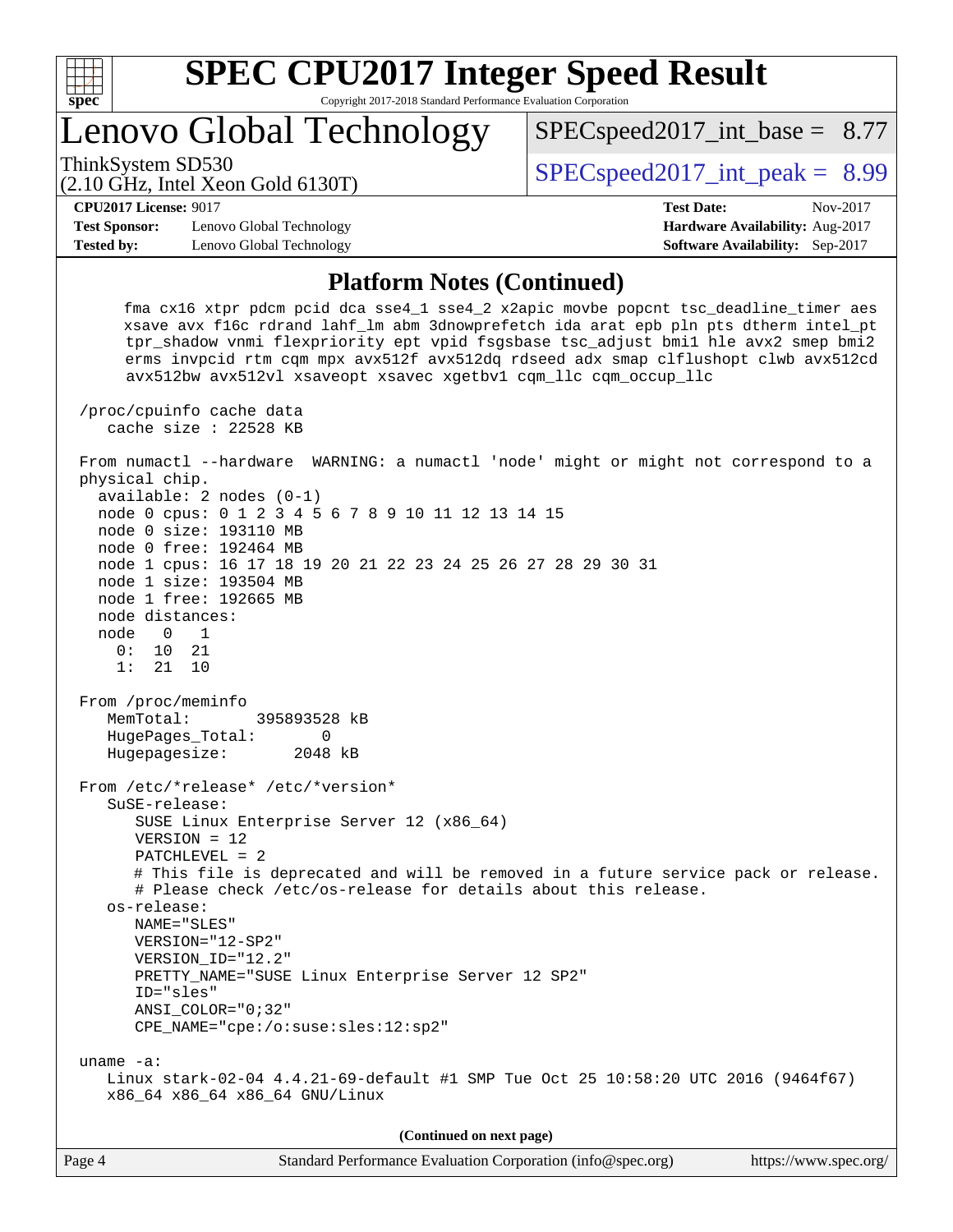| ę.<br>z | L | ť |  |
|---------|---|---|--|

# Lenovo Global Technology

 $SPECspeed2017\_int\_base = 8.77$ 

(2.10 GHz, Intel Xeon Gold 6130T)

ThinkSystem SD530  $SPEC speed2017$  int peak = 8.99

**[CPU2017 License:](http://www.spec.org/auto/cpu2017/Docs/result-fields.html#CPU2017License)** 9017 **[Test Date:](http://www.spec.org/auto/cpu2017/Docs/result-fields.html#TestDate)** Nov-2017

**[Test Sponsor:](http://www.spec.org/auto/cpu2017/Docs/result-fields.html#TestSponsor)** Lenovo Global Technology **[Hardware Availability:](http://www.spec.org/auto/cpu2017/Docs/result-fields.html#HardwareAvailability)** Aug-2017 **[Tested by:](http://www.spec.org/auto/cpu2017/Docs/result-fields.html#Testedby)** Lenovo Global Technology **[Software Availability:](http://www.spec.org/auto/cpu2017/Docs/result-fields.html#SoftwareAvailability)** Sep-2017

## **[Platform Notes \(Continued\)](http://www.spec.org/auto/cpu2017/Docs/result-fields.html#PlatformNotes)**

run-level 3 Nov 2 17:37

 SPEC is set to: /home/cpu2017.1.0.2.ic18.0 Filesystem Type Size Used Avail Use% Mounted on /dev/sda4 xfs 689G 140G 550G 21% /home

 Additional information from dmidecode follows. WARNING: Use caution when you interpret this section. The 'dmidecode' program reads system data which is "intended to allow hardware to be accurately determined", but the intent may not be met, as there are frequent changes to hardware, firmware, and the "DMTF SMBIOS" standard. BIOS Lenovo -[TEE115E-1.01]- 08/11/2017 Memory: 4x NO DIMM NO DIMM

12x Samsung M393A4K40BB2-CTD 32 GB 2 rank 2666

(End of data from sysinfo program)

### **[Compiler Version Notes](http://www.spec.org/auto/cpu2017/Docs/result-fields.html#CompilerVersionNotes)**

| 600.perlbench $s(base)$ 602.qcc $s(base)$ 605.mcf $s(base)$ 625.x264 $s(base)$<br>CC.<br>$peak)$ 657.xz $s(base)$          |  |  |  |  |  |
|----------------------------------------------------------------------------------------------------------------------------|--|--|--|--|--|
| icc (ICC) 18.0.0 20170811<br>Copyright (C) 1985-2017 Intel Corporation. All rights reserved.                               |  |  |  |  |  |
| 600.perlbench s(peak) 602.gcc s(peak) 605.mcf s(peak) 657.xz s(peak)<br>CC.                                                |  |  |  |  |  |
| icc (ICC) 18.0.0 20170811<br>Copyright (C) 1985-2017 Intel Corporation. All rights reserved.                               |  |  |  |  |  |
| CXXC 620.omnetpp $s(base)$ 623.xalancbmk $s(base)$ 631.deepsjeng $s(base)$<br>$641.$ leela $s$ (base)                      |  |  |  |  |  |
| icpc (ICC) 18.0.0 20170811<br>Copyright (C) 1985-2017 Intel Corporation. All rights reserved.                              |  |  |  |  |  |
| CXXC 620.omnetpp $s(\text{peak})$ 623.xalancbmk $s(\text{peak})$ 631.deepsjeng $s(\text{peak})$<br>$641.$ leela $s$ (peak) |  |  |  |  |  |
| (Continued on next page)                                                                                                   |  |  |  |  |  |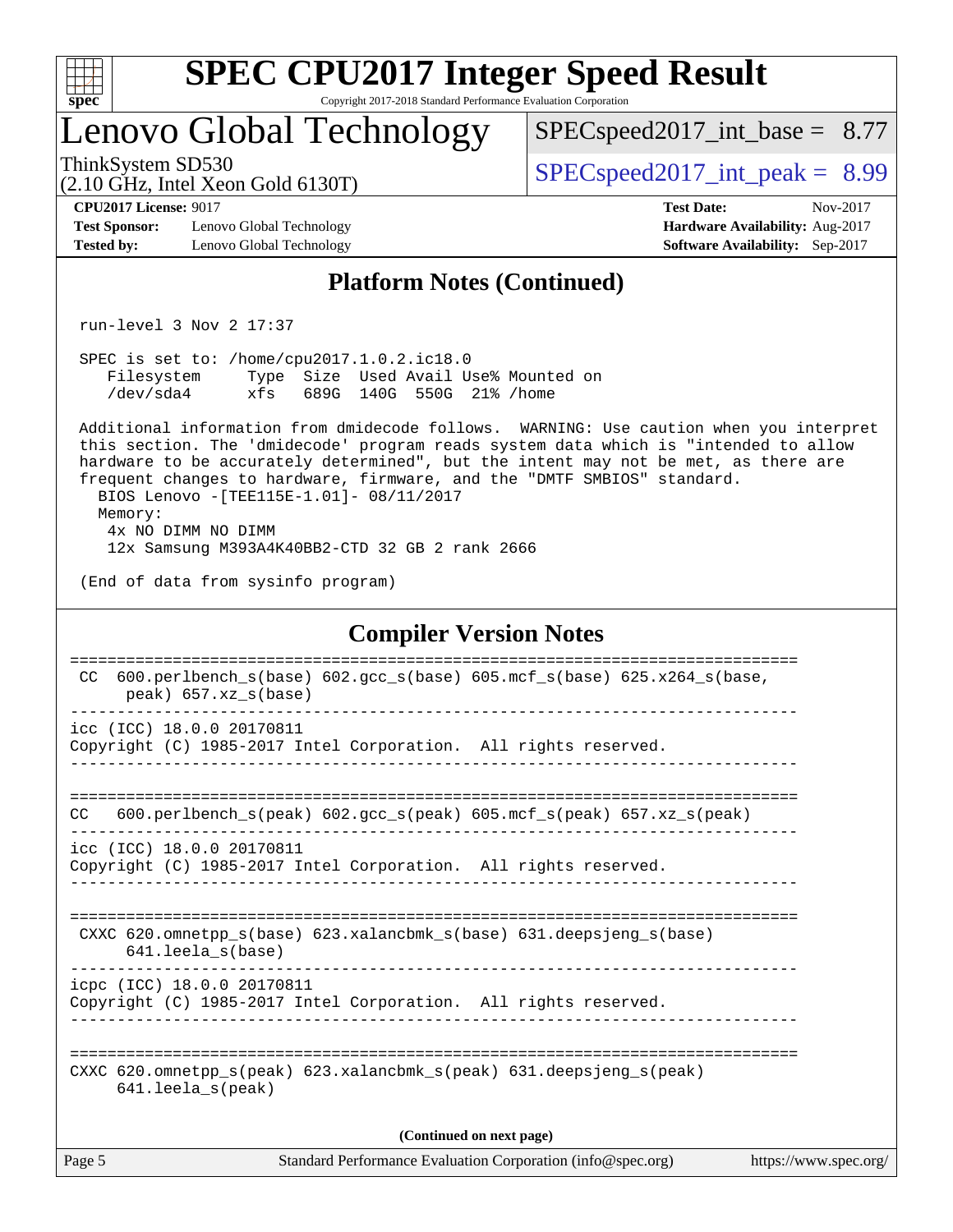

# Lenovo Global Technology

 $SPECspeed2017\_int\_base = 8.77$ 

ThinkSystem SD530  $SPEC speed2017$  int peak = 8.99

**[Test Sponsor:](http://www.spec.org/auto/cpu2017/Docs/result-fields.html#TestSponsor)** Lenovo Global Technology **[Hardware Availability:](http://www.spec.org/auto/cpu2017/Docs/result-fields.html#HardwareAvailability)** Aug-2017 **[Tested by:](http://www.spec.org/auto/cpu2017/Docs/result-fields.html#Testedby)** Lenovo Global Technology **[Software Availability:](http://www.spec.org/auto/cpu2017/Docs/result-fields.html#SoftwareAvailability)** Sep-2017

(2.10 GHz, Intel Xeon Gold 6130T)

**[CPU2017 License:](http://www.spec.org/auto/cpu2017/Docs/result-fields.html#CPU2017License)** 9017 **[Test Date:](http://www.spec.org/auto/cpu2017/Docs/result-fields.html#TestDate)** Nov-2017

## **[Compiler Version Notes \(Continued\)](http://www.spec.org/auto/cpu2017/Docs/result-fields.html#CompilerVersionNotes)**

----------------------------------------------------------------------------- icpc (ICC) 18.0.0 20170811 Copyright (C) 1985-2017 Intel Corporation. All rights reserved. ------------------------------------------------------------------------------ ============================================================================== FC 648.exchange2\_s(base, peak) ------------------------------------------------------------------------------

ifort (IFORT) 18.0.0 20170811

Copyright (C) 1985-2017 Intel Corporation. All rights reserved.

**[Base Compiler Invocation](http://www.spec.org/auto/cpu2017/Docs/result-fields.html#BaseCompilerInvocation)**

------------------------------------------------------------------------------

[C benchmarks](http://www.spec.org/auto/cpu2017/Docs/result-fields.html#Cbenchmarks):  $i$ cc

[C++ benchmarks:](http://www.spec.org/auto/cpu2017/Docs/result-fields.html#CXXbenchmarks) [icpc](http://www.spec.org/cpu2017/results/res2017q4/cpu2017-20171114-00700.flags.html#user_CXXbase_intel_icpc_18.0_c510b6838c7f56d33e37e94d029a35b4a7bccf4766a728ee175e80a419847e808290a9b78be685c44ab727ea267ec2f070ec5dc83b407c0218cded6866a35d07)

[Fortran benchmarks](http://www.spec.org/auto/cpu2017/Docs/result-fields.html#Fortranbenchmarks): [ifort](http://www.spec.org/cpu2017/results/res2017q4/cpu2017-20171114-00700.flags.html#user_FCbase_intel_ifort_18.0_8111460550e3ca792625aed983ce982f94888b8b503583aa7ba2b8303487b4d8a21a13e7191a45c5fd58ff318f48f9492884d4413fa793fd88dd292cad7027ca)

## **[Base Portability Flags](http://www.spec.org/auto/cpu2017/Docs/result-fields.html#BasePortabilityFlags)**

 600.perlbench\_s: [-DSPEC\\_LP64](http://www.spec.org/cpu2017/results/res2017q4/cpu2017-20171114-00700.flags.html#b600.perlbench_s_basePORTABILITY_DSPEC_LP64) [-DSPEC\\_LINUX\\_X64](http://www.spec.org/cpu2017/results/res2017q4/cpu2017-20171114-00700.flags.html#b600.perlbench_s_baseCPORTABILITY_DSPEC_LINUX_X64) 602.gcc\_s: [-DSPEC\\_LP64](http://www.spec.org/cpu2017/results/res2017q4/cpu2017-20171114-00700.flags.html#suite_basePORTABILITY602_gcc_s_DSPEC_LP64) 605.mcf\_s: [-DSPEC\\_LP64](http://www.spec.org/cpu2017/results/res2017q4/cpu2017-20171114-00700.flags.html#suite_basePORTABILITY605_mcf_s_DSPEC_LP64) 620.omnetpp\_s: [-DSPEC\\_LP64](http://www.spec.org/cpu2017/results/res2017q4/cpu2017-20171114-00700.flags.html#suite_basePORTABILITY620_omnetpp_s_DSPEC_LP64) 623.xalancbmk\_s: [-DSPEC\\_LP64](http://www.spec.org/cpu2017/results/res2017q4/cpu2017-20171114-00700.flags.html#suite_basePORTABILITY623_xalancbmk_s_DSPEC_LP64) [-DSPEC\\_LINUX](http://www.spec.org/cpu2017/results/res2017q4/cpu2017-20171114-00700.flags.html#b623.xalancbmk_s_baseCXXPORTABILITY_DSPEC_LINUX) 625.x264\_s: [-DSPEC\\_LP64](http://www.spec.org/cpu2017/results/res2017q4/cpu2017-20171114-00700.flags.html#suite_basePORTABILITY625_x264_s_DSPEC_LP64) 631.deepsjeng\_s: [-DSPEC\\_LP64](http://www.spec.org/cpu2017/results/res2017q4/cpu2017-20171114-00700.flags.html#suite_basePORTABILITY631_deepsjeng_s_DSPEC_LP64) 641.leela\_s: [-DSPEC\\_LP64](http://www.spec.org/cpu2017/results/res2017q4/cpu2017-20171114-00700.flags.html#suite_basePORTABILITY641_leela_s_DSPEC_LP64) 648.exchange2\_s: [-DSPEC\\_LP64](http://www.spec.org/cpu2017/results/res2017q4/cpu2017-20171114-00700.flags.html#suite_basePORTABILITY648_exchange2_s_DSPEC_LP64) 657.xz\_s: [-DSPEC\\_LP64](http://www.spec.org/cpu2017/results/res2017q4/cpu2017-20171114-00700.flags.html#suite_basePORTABILITY657_xz_s_DSPEC_LP64)

## **[Base Optimization Flags](http://www.spec.org/auto/cpu2017/Docs/result-fields.html#BaseOptimizationFlags)**

[C benchmarks](http://www.spec.org/auto/cpu2017/Docs/result-fields.html#Cbenchmarks):

[-Wl,-z,muldefs](http://www.spec.org/cpu2017/results/res2017q4/cpu2017-20171114-00700.flags.html#user_CCbase_link_force_multiple1_b4cbdb97b34bdee9ceefcfe54f4c8ea74255f0b02a4b23e853cdb0e18eb4525ac79b5a88067c842dd0ee6996c24547a27a4b99331201badda8798ef8a743f577) [-xCORE-AVX512](http://www.spec.org/cpu2017/results/res2017q4/cpu2017-20171114-00700.flags.html#user_CCbase_f-xCORE-AVX512) [-ipo](http://www.spec.org/cpu2017/results/res2017q4/cpu2017-20171114-00700.flags.html#user_CCbase_f-ipo) [-O3](http://www.spec.org/cpu2017/results/res2017q4/cpu2017-20171114-00700.flags.html#user_CCbase_f-O3) [-no-prec-div](http://www.spec.org/cpu2017/results/res2017q4/cpu2017-20171114-00700.flags.html#user_CCbase_f-no-prec-div) [-qopt-mem-layout-trans=3](http://www.spec.org/cpu2017/results/res2017q4/cpu2017-20171114-00700.flags.html#user_CCbase_f-qopt-mem-layout-trans_de80db37974c74b1f0e20d883f0b675c88c3b01e9d123adea9b28688d64333345fb62bc4a798493513fdb68f60282f9a726aa07f478b2f7113531aecce732043) [-qopenmp](http://www.spec.org/cpu2017/results/res2017q4/cpu2017-20171114-00700.flags.html#user_CCbase_qopenmp_16be0c44f24f464004c6784a7acb94aca937f053568ce72f94b139a11c7c168634a55f6653758ddd83bcf7b8463e8028bb0b48b77bcddc6b78d5d95bb1df2967) [-DSPEC\\_OPENMP](http://www.spec.org/cpu2017/results/res2017q4/cpu2017-20171114-00700.flags.html#suite_CCbase_DSPEC_OPENMP)

**(Continued on next page)**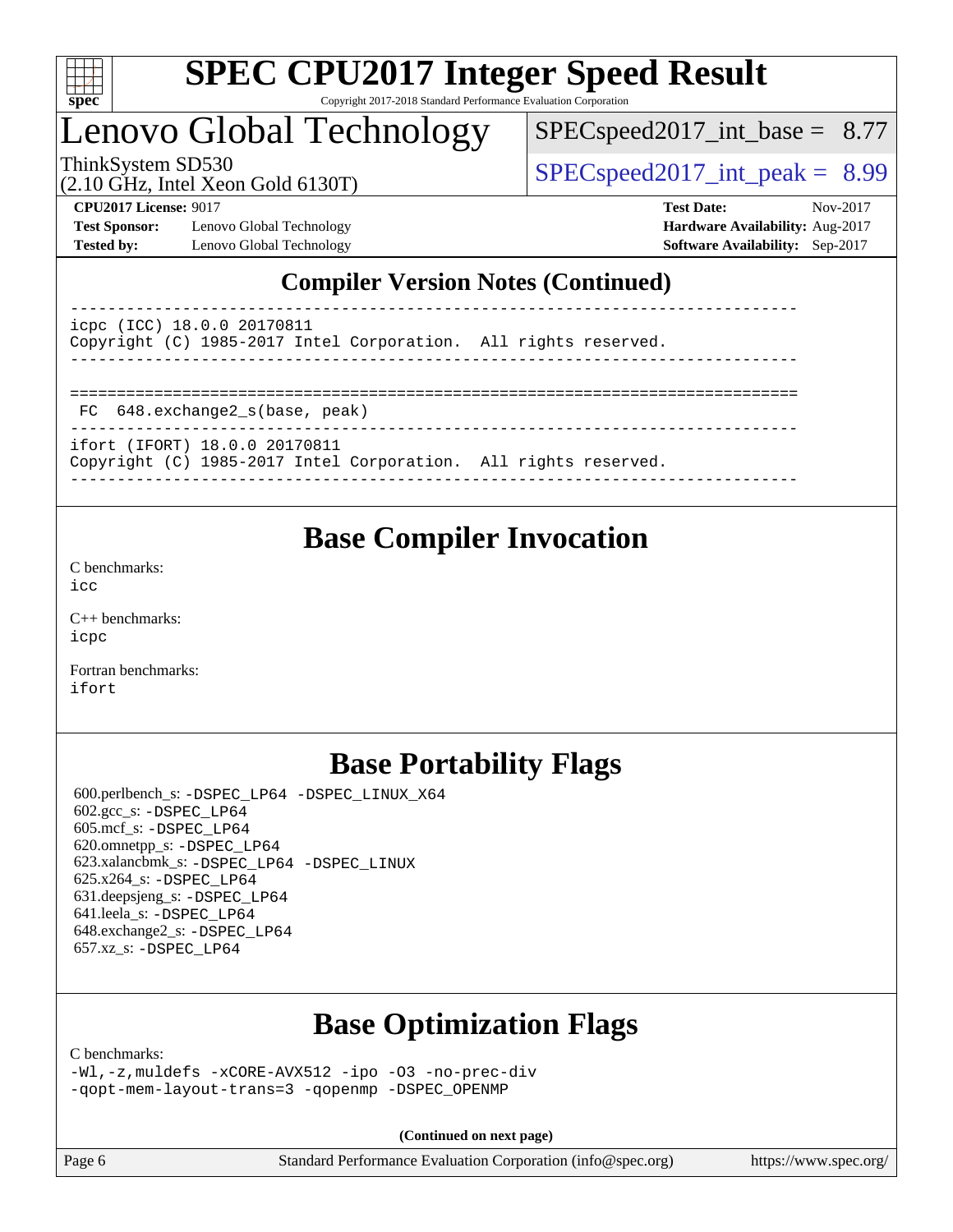

# Lenovo Global Technology

 $SPECspeed2017\_int\_base = 8.77$ 

ThinkSystem SD530  $SPEC speed2017$  int peak = 8.99

**[Test Sponsor:](http://www.spec.org/auto/cpu2017/Docs/result-fields.html#TestSponsor)** Lenovo Global Technology **[Hardware Availability:](http://www.spec.org/auto/cpu2017/Docs/result-fields.html#HardwareAvailability)** Aug-2017 **[Tested by:](http://www.spec.org/auto/cpu2017/Docs/result-fields.html#Testedby)** Lenovo Global Technology **[Software Availability:](http://www.spec.org/auto/cpu2017/Docs/result-fields.html#SoftwareAvailability)** Sep-2017

(2.10 GHz, Intel Xeon Gold 6130T)

**[CPU2017 License:](http://www.spec.org/auto/cpu2017/Docs/result-fields.html#CPU2017License)** 9017 **[Test Date:](http://www.spec.org/auto/cpu2017/Docs/result-fields.html#TestDate)** Nov-2017

# **[Base Optimization Flags \(Continued\)](http://www.spec.org/auto/cpu2017/Docs/result-fields.html#BaseOptimizationFlags)**

[C benchmarks](http://www.spec.org/auto/cpu2017/Docs/result-fields.html#Cbenchmarks) (continued):

[-L/usr/local/je5.0.1-64/lib](http://www.spec.org/cpu2017/results/res2017q4/cpu2017-20171114-00700.flags.html#user_CCbase_jemalloc_link_path64_4b10a636b7bce113509b17f3bd0d6226c5fb2346b9178c2d0232c14f04ab830f976640479e5c33dc2bcbbdad86ecfb6634cbbd4418746f06f368b512fced5394) [-ljemalloc](http://www.spec.org/cpu2017/results/res2017q4/cpu2017-20171114-00700.flags.html#user_CCbase_jemalloc_link_lib_d1249b907c500fa1c0672f44f562e3d0f79738ae9e3c4a9c376d49f265a04b9c99b167ecedbf6711b3085be911c67ff61f150a17b3472be731631ba4d0471706)

[C++ benchmarks:](http://www.spec.org/auto/cpu2017/Docs/result-fields.html#CXXbenchmarks)

[-Wl,-z,muldefs](http://www.spec.org/cpu2017/results/res2017q4/cpu2017-20171114-00700.flags.html#user_CXXbase_link_force_multiple1_b4cbdb97b34bdee9ceefcfe54f4c8ea74255f0b02a4b23e853cdb0e18eb4525ac79b5a88067c842dd0ee6996c24547a27a4b99331201badda8798ef8a743f577) [-xCORE-AVX512](http://www.spec.org/cpu2017/results/res2017q4/cpu2017-20171114-00700.flags.html#user_CXXbase_f-xCORE-AVX512) [-ipo](http://www.spec.org/cpu2017/results/res2017q4/cpu2017-20171114-00700.flags.html#user_CXXbase_f-ipo) [-O3](http://www.spec.org/cpu2017/results/res2017q4/cpu2017-20171114-00700.flags.html#user_CXXbase_f-O3) [-no-prec-div](http://www.spec.org/cpu2017/results/res2017q4/cpu2017-20171114-00700.flags.html#user_CXXbase_f-no-prec-div) [-qopt-mem-layout-trans=3](http://www.spec.org/cpu2017/results/res2017q4/cpu2017-20171114-00700.flags.html#user_CXXbase_f-qopt-mem-layout-trans_de80db37974c74b1f0e20d883f0b675c88c3b01e9d123adea9b28688d64333345fb62bc4a798493513fdb68f60282f9a726aa07f478b2f7113531aecce732043) [-L/usr/local/je5.0.1-64/lib](http://www.spec.org/cpu2017/results/res2017q4/cpu2017-20171114-00700.flags.html#user_CXXbase_jemalloc_link_path64_4b10a636b7bce113509b17f3bd0d6226c5fb2346b9178c2d0232c14f04ab830f976640479e5c33dc2bcbbdad86ecfb6634cbbd4418746f06f368b512fced5394) [-ljemalloc](http://www.spec.org/cpu2017/results/res2017q4/cpu2017-20171114-00700.flags.html#user_CXXbase_jemalloc_link_lib_d1249b907c500fa1c0672f44f562e3d0f79738ae9e3c4a9c376d49f265a04b9c99b167ecedbf6711b3085be911c67ff61f150a17b3472be731631ba4d0471706)

[Fortran benchmarks](http://www.spec.org/auto/cpu2017/Docs/result-fields.html#Fortranbenchmarks):

[-Wl,-z,muldefs](http://www.spec.org/cpu2017/results/res2017q4/cpu2017-20171114-00700.flags.html#user_FCbase_link_force_multiple1_b4cbdb97b34bdee9ceefcfe54f4c8ea74255f0b02a4b23e853cdb0e18eb4525ac79b5a88067c842dd0ee6996c24547a27a4b99331201badda8798ef8a743f577) [-xCORE-AVX512](http://www.spec.org/cpu2017/results/res2017q4/cpu2017-20171114-00700.flags.html#user_FCbase_f-xCORE-AVX512) [-ipo](http://www.spec.org/cpu2017/results/res2017q4/cpu2017-20171114-00700.flags.html#user_FCbase_f-ipo) [-O3](http://www.spec.org/cpu2017/results/res2017q4/cpu2017-20171114-00700.flags.html#user_FCbase_f-O3) [-no-prec-div](http://www.spec.org/cpu2017/results/res2017q4/cpu2017-20171114-00700.flags.html#user_FCbase_f-no-prec-div) [-qopt-mem-layout-trans=3](http://www.spec.org/cpu2017/results/res2017q4/cpu2017-20171114-00700.flags.html#user_FCbase_f-qopt-mem-layout-trans_de80db37974c74b1f0e20d883f0b675c88c3b01e9d123adea9b28688d64333345fb62bc4a798493513fdb68f60282f9a726aa07f478b2f7113531aecce732043) [-nostandard-realloc-lhs](http://www.spec.org/cpu2017/results/res2017q4/cpu2017-20171114-00700.flags.html#user_FCbase_f_2003_std_realloc_82b4557e90729c0f113870c07e44d33d6f5a304b4f63d4c15d2d0f1fab99f5daaed73bdb9275d9ae411527f28b936061aa8b9c8f2d63842963b95c9dd6426b8a) [-align array32byte](http://www.spec.org/cpu2017/results/res2017q4/cpu2017-20171114-00700.flags.html#user_FCbase_align_array32byte_b982fe038af199962ba9a80c053b8342c548c85b40b8e86eb3cc33dee0d7986a4af373ac2d51c3f7cf710a18d62fdce2948f201cd044323541f22fc0fffc51b6) [-L/usr/local/je5.0.1-64/lib](http://www.spec.org/cpu2017/results/res2017q4/cpu2017-20171114-00700.flags.html#user_FCbase_jemalloc_link_path64_4b10a636b7bce113509b17f3bd0d6226c5fb2346b9178c2d0232c14f04ab830f976640479e5c33dc2bcbbdad86ecfb6634cbbd4418746f06f368b512fced5394) [-ljemalloc](http://www.spec.org/cpu2017/results/res2017q4/cpu2017-20171114-00700.flags.html#user_FCbase_jemalloc_link_lib_d1249b907c500fa1c0672f44f562e3d0f79738ae9e3c4a9c376d49f265a04b9c99b167ecedbf6711b3085be911c67ff61f150a17b3472be731631ba4d0471706)

## **[Base Other Flags](http://www.spec.org/auto/cpu2017/Docs/result-fields.html#BaseOtherFlags)**

[C benchmarks](http://www.spec.org/auto/cpu2017/Docs/result-fields.html#Cbenchmarks):  $-m64 - std = c11$  $-m64 - std = c11$ 

[C++ benchmarks:](http://www.spec.org/auto/cpu2017/Docs/result-fields.html#CXXbenchmarks) [-m64](http://www.spec.org/cpu2017/results/res2017q4/cpu2017-20171114-00700.flags.html#user_CXXbase_intel_intel64_18.0_af43caccfc8ded86e7699f2159af6efc7655f51387b94da716254467f3c01020a5059329e2569e4053f409e7c9202a7efc638f7a6d1ffb3f52dea4a3e31d82ab)

[Fortran benchmarks](http://www.spec.org/auto/cpu2017/Docs/result-fields.html#Fortranbenchmarks):  $-m64$ 

## **[Peak Compiler Invocation](http://www.spec.org/auto/cpu2017/Docs/result-fields.html#PeakCompilerInvocation)**

[C benchmarks](http://www.spec.org/auto/cpu2017/Docs/result-fields.html#Cbenchmarks):  $i$ cc

[C++ benchmarks:](http://www.spec.org/auto/cpu2017/Docs/result-fields.html#CXXbenchmarks) [icpc](http://www.spec.org/cpu2017/results/res2017q4/cpu2017-20171114-00700.flags.html#user_CXXpeak_intel_icpc_18.0_c510b6838c7f56d33e37e94d029a35b4a7bccf4766a728ee175e80a419847e808290a9b78be685c44ab727ea267ec2f070ec5dc83b407c0218cded6866a35d07)

[Fortran benchmarks](http://www.spec.org/auto/cpu2017/Docs/result-fields.html#Fortranbenchmarks): [ifort](http://www.spec.org/cpu2017/results/res2017q4/cpu2017-20171114-00700.flags.html#user_FCpeak_intel_ifort_18.0_8111460550e3ca792625aed983ce982f94888b8b503583aa7ba2b8303487b4d8a21a13e7191a45c5fd58ff318f48f9492884d4413fa793fd88dd292cad7027ca)

# **[Peak Portability Flags](http://www.spec.org/auto/cpu2017/Docs/result-fields.html#PeakPortabilityFlags)**

 600.perlbench\_s: [-DSPEC\\_LP64](http://www.spec.org/cpu2017/results/res2017q4/cpu2017-20171114-00700.flags.html#b600.perlbench_s_peakPORTABILITY_DSPEC_LP64) [-DSPEC\\_LINUX\\_X64](http://www.spec.org/cpu2017/results/res2017q4/cpu2017-20171114-00700.flags.html#b600.perlbench_s_peakCPORTABILITY_DSPEC_LINUX_X64) 602.gcc\_s: [-DSPEC\\_LP64](http://www.spec.org/cpu2017/results/res2017q4/cpu2017-20171114-00700.flags.html#suite_peakPORTABILITY602_gcc_s_DSPEC_LP64) 605.mcf\_s: [-DSPEC\\_LP64](http://www.spec.org/cpu2017/results/res2017q4/cpu2017-20171114-00700.flags.html#suite_peakPORTABILITY605_mcf_s_DSPEC_LP64)

**(Continued on next page)**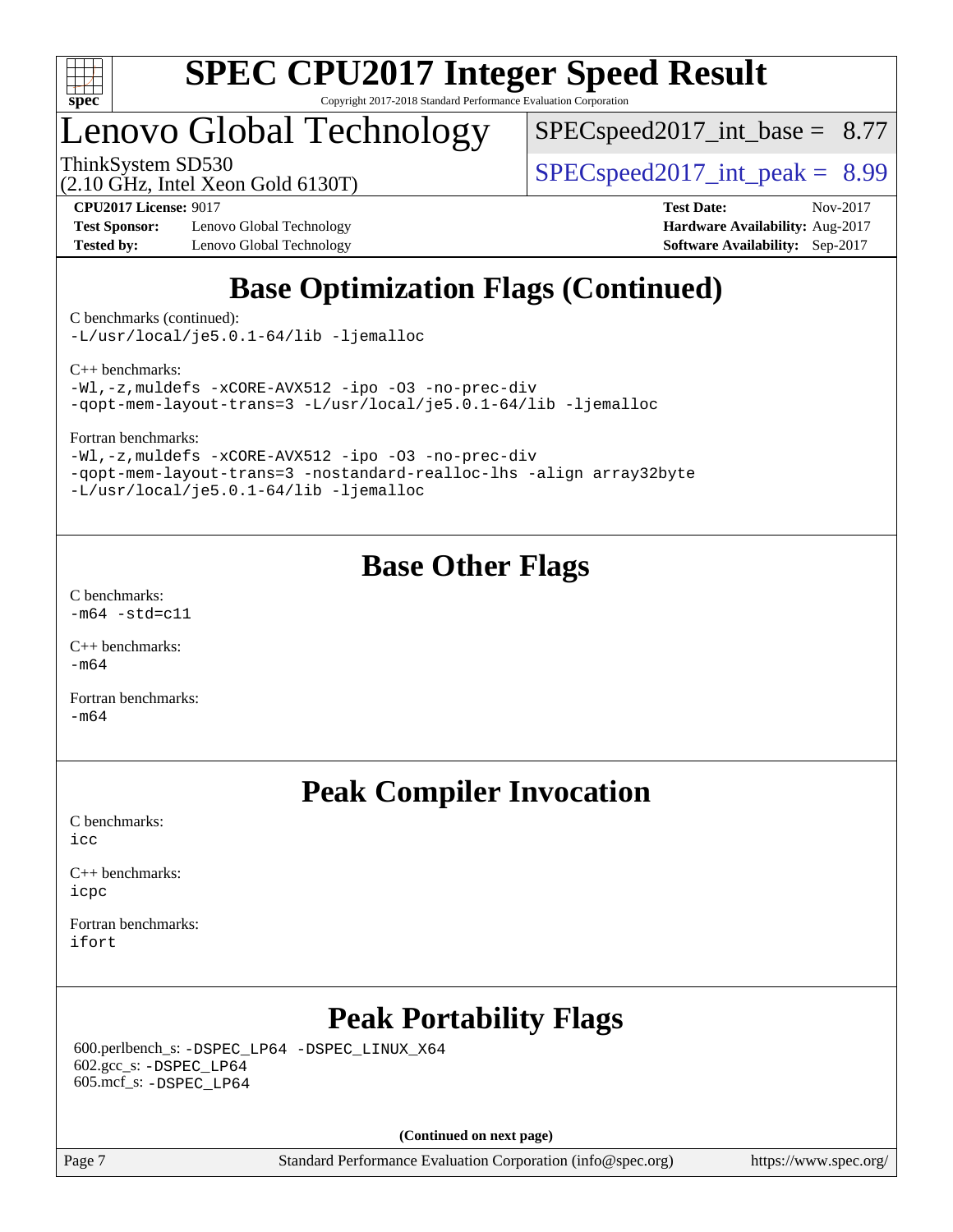

# Lenovo Global Technology

 $SPECspeed2017\_int\_base = 8.77$ 

(2.10 GHz, Intel Xeon Gold 6130T)

ThinkSystem SD530  $SPEC speed2017$  int peak = 8.99

**[Test Sponsor:](http://www.spec.org/auto/cpu2017/Docs/result-fields.html#TestSponsor)** Lenovo Global Technology **[Hardware Availability:](http://www.spec.org/auto/cpu2017/Docs/result-fields.html#HardwareAvailability)** Aug-2017 **[Tested by:](http://www.spec.org/auto/cpu2017/Docs/result-fields.html#Testedby)** Lenovo Global Technology **[Software Availability:](http://www.spec.org/auto/cpu2017/Docs/result-fields.html#SoftwareAvailability)** Sep-2017

**[CPU2017 License:](http://www.spec.org/auto/cpu2017/Docs/result-fields.html#CPU2017License)** 9017 **[Test Date:](http://www.spec.org/auto/cpu2017/Docs/result-fields.html#TestDate)** Nov-2017

# **[Peak Portability Flags \(Continued\)](http://www.spec.org/auto/cpu2017/Docs/result-fields.html#PeakPortabilityFlags)**

 620.omnetpp\_s: [-DSPEC\\_LP64](http://www.spec.org/cpu2017/results/res2017q4/cpu2017-20171114-00700.flags.html#suite_peakPORTABILITY620_omnetpp_s_DSPEC_LP64) 623.xalancbmk\_s: [-D\\_FILE\\_OFFSET\\_BITS=64](http://www.spec.org/cpu2017/results/res2017q4/cpu2017-20171114-00700.flags.html#user_peakPORTABILITY623_xalancbmk_s_file_offset_bits_64_5ae949a99b284ddf4e95728d47cb0843d81b2eb0e18bdfe74bbf0f61d0b064f4bda2f10ea5eb90e1dcab0e84dbc592acfc5018bc955c18609f94ddb8d550002c) [-DSPEC\\_LINUX](http://www.spec.org/cpu2017/results/res2017q4/cpu2017-20171114-00700.flags.html#b623.xalancbmk_s_peakCXXPORTABILITY_DSPEC_LINUX) 625.x264\_s: [-DSPEC\\_LP64](http://www.spec.org/cpu2017/results/res2017q4/cpu2017-20171114-00700.flags.html#suite_peakPORTABILITY625_x264_s_DSPEC_LP64) 631.deepsjeng\_s: [-DSPEC\\_LP64](http://www.spec.org/cpu2017/results/res2017q4/cpu2017-20171114-00700.flags.html#suite_peakPORTABILITY631_deepsjeng_s_DSPEC_LP64) 641.leela\_s: [-DSPEC\\_LP64](http://www.spec.org/cpu2017/results/res2017q4/cpu2017-20171114-00700.flags.html#suite_peakPORTABILITY641_leela_s_DSPEC_LP64) 648.exchange2\_s: [-DSPEC\\_LP64](http://www.spec.org/cpu2017/results/res2017q4/cpu2017-20171114-00700.flags.html#suite_peakPORTABILITY648_exchange2_s_DSPEC_LP64) 657.xz\_s: [-DSPEC\\_LP64](http://www.spec.org/cpu2017/results/res2017q4/cpu2017-20171114-00700.flags.html#suite_peakPORTABILITY657_xz_s_DSPEC_LP64)

## **[Peak Optimization Flags](http://www.spec.org/auto/cpu2017/Docs/result-fields.html#PeakOptimizationFlags)**

[C benchmarks](http://www.spec.org/auto/cpu2017/Docs/result-fields.html#Cbenchmarks):

```
600.perlbench_s: -W1-prof-gen-prof-use(pass 2) -02
-xCORE-AVX512 -qopt-mem-layout-trans=3 -ipo -O3
-no-prec-div -DSPEC_SUPPRESS_OPENMP -qopenmp
-DSPEC_OPENMP -fno-strict-overflow
-L/usr/local/je5.0.1-64/lib -ljemalloc
 602.gcc_s: -Wl,-z,muldefs -prof-gen(pass 1) -prof-use(pass 2) -O2
-xCORE-AVX512 -qopt-mem-layout-trans=3 -ipo -O3
-no-prec-div -DSPEC_SUPPRESS_OPENMP -qopenmp
-DSPEC_OPENMP -L/usr/local/je5.0.1-64/lib -ljemalloc
605.mcf_s: -W1, -z, muldefs -prof -qen(pass 1) -prof-ipo
-xCORE-AVX512 -O3 -no-prec-div -qopt-mem-layout-trans=3
-DSPEC_SUPPRESS_OPENMP -qopenmp -DSPEC_OPENMP
-L/usr/local/je5.0.1-64/lib -ljemalloc
 625.x264_s: -Wl,-z,muldefs -xCORE-AVX512 -ipo -O3 -no-prec-div
-qopt-mem-layout-trans=3 -qopenmp -DSPEC_OPENMP
-L/usr/local/je5.0.1-64/lib -ljemalloc
 657.xz_s: Same as 602.gcc_s
C++ benchmarks: 
 620.omnetpp_s: -Wl,-z,muldefs -prof-gen(pass 1) -prof-use(pass 2) -ipo
-xCORE-AVX512 -O3 -no-prec-div -qopt-mem-layout-trans=3
-DSPEC_SUPPRESS_OPENMP -qopenmp -DSPEC_OPENMP
-L/usr/local/je5.0.1-64/lib -ljemalloc
 623.xalancbmk_s: -L/opt/intel/compilers_and_libraries_2018/linux/lib/ia32
```

```
-Wl,-z,muldefs -prof-gen(pass 1) -prof-use(pass 2) -ipo
-xCORE-AVX512 -O3 -no-prec-div -qopt-mem-layout-trans=3
```
**(Continued on next page)**